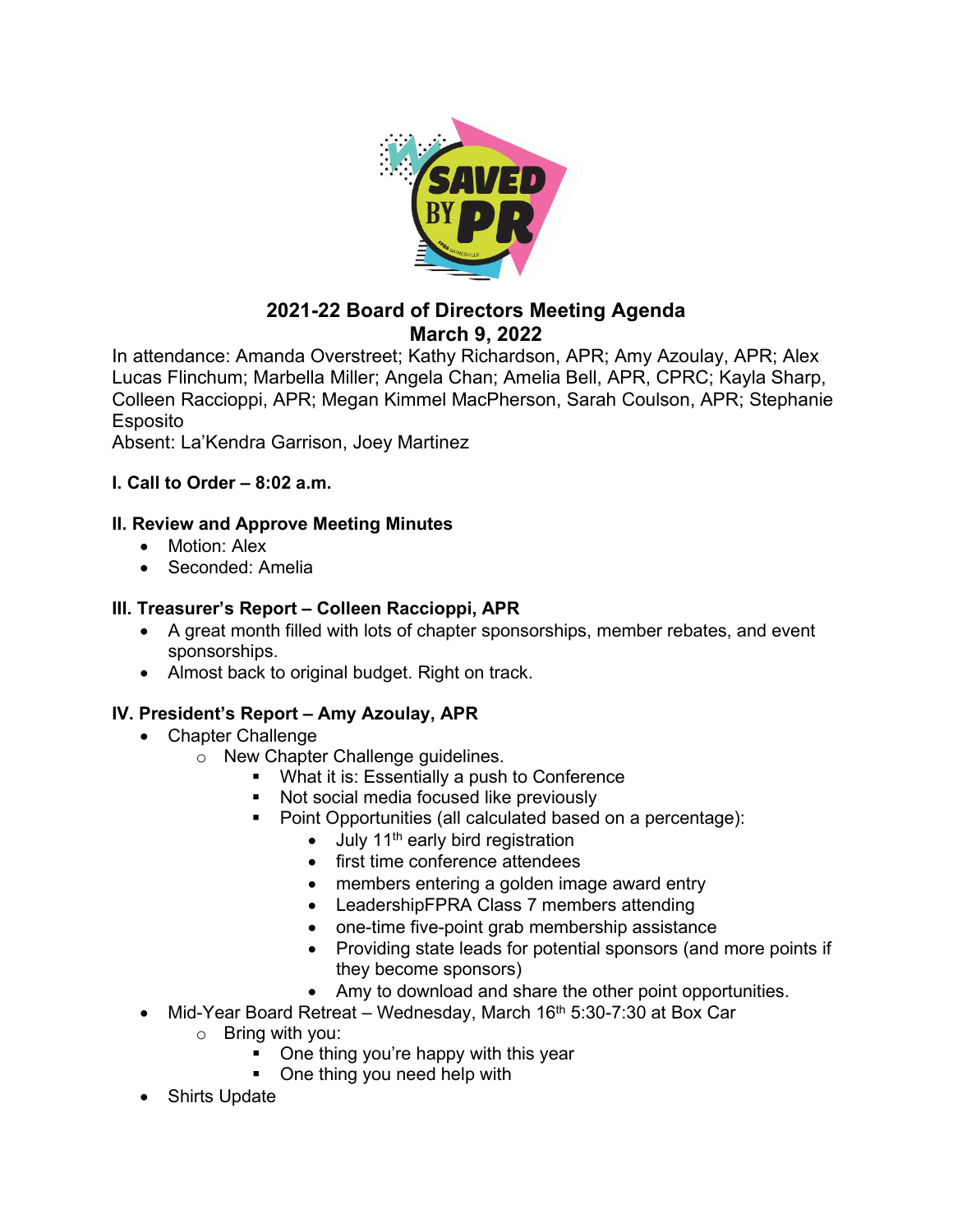o Sales start now and distribute during PDS

# **V. Unresolved Business**

# **VI. New Business**

# **VII. Committee Reports**

- Immediate Past President Sarah Coulson, APR
	- $\circ$  PR Masters at Alta went well. 8 attendees for the tour of the printing area.
	- o Next PR Masters maybe in May
	- o Membership awards due before April 9 to be presented by April 21 at Image Awards
		- **State needs Rising Star due in April as well. Amy to check the date.**
- President-Elect Joey Martinez Absent
- Programs Megan Kimmel MacPherson
	- o No updates on anything new.
	- o Register for next week's program
- Educational Services Angela Chan & Amelia Bell, APR, CPRC
	- $\circ$  Quiz for a Cause Thursday, March 31 6-8 p.m. at First Mag
		- Only 7 registrants and four teams according to responses
		- **Reminder: two board members per team to encourage more people to** attend
		- Thanks, Kathy, for husband's sponsorship!
		- **Scott Schroeder and UF Health mentioned they would have teams**
		- Amelia to help reach out for team captains
	- o Shadow Day
		- **Thanks to workplaces that hosted students. 4 students registered.**
- VP, Member Services Marbella Miller
	- o New member pinning at the April program and PK Young employee, Shaw, and Shelby
	- o Pop Up PR this week at Depot Park
		- **Social reminder on Saturday**
		- Meet up at sandwich at 2:30
	- o Planning next Pop Up TBD
- Secretary Angela Chan
	- o No updates
- Electronic Media Kayla Sharp
	- $\circ$  Issue with website plugins being not updated for so long it broke the website
- Communications Alex Lucas Flinchum
	- o Email schedule for one-off email
		- **Combine events email: Pop Up, Program and Quiz**
		- A couple more times for Quiz
		- April newsletter sent out on April 5th. Content due soon!
			- Image Awards dinner and April program
- Community Relations La'Kendra Garrison Absent
	- o Marbella and Patty are on committee.
	- $\circ$  St. Francis House is the nonprofit project this year.
- Professional Development Amanda Overstreet